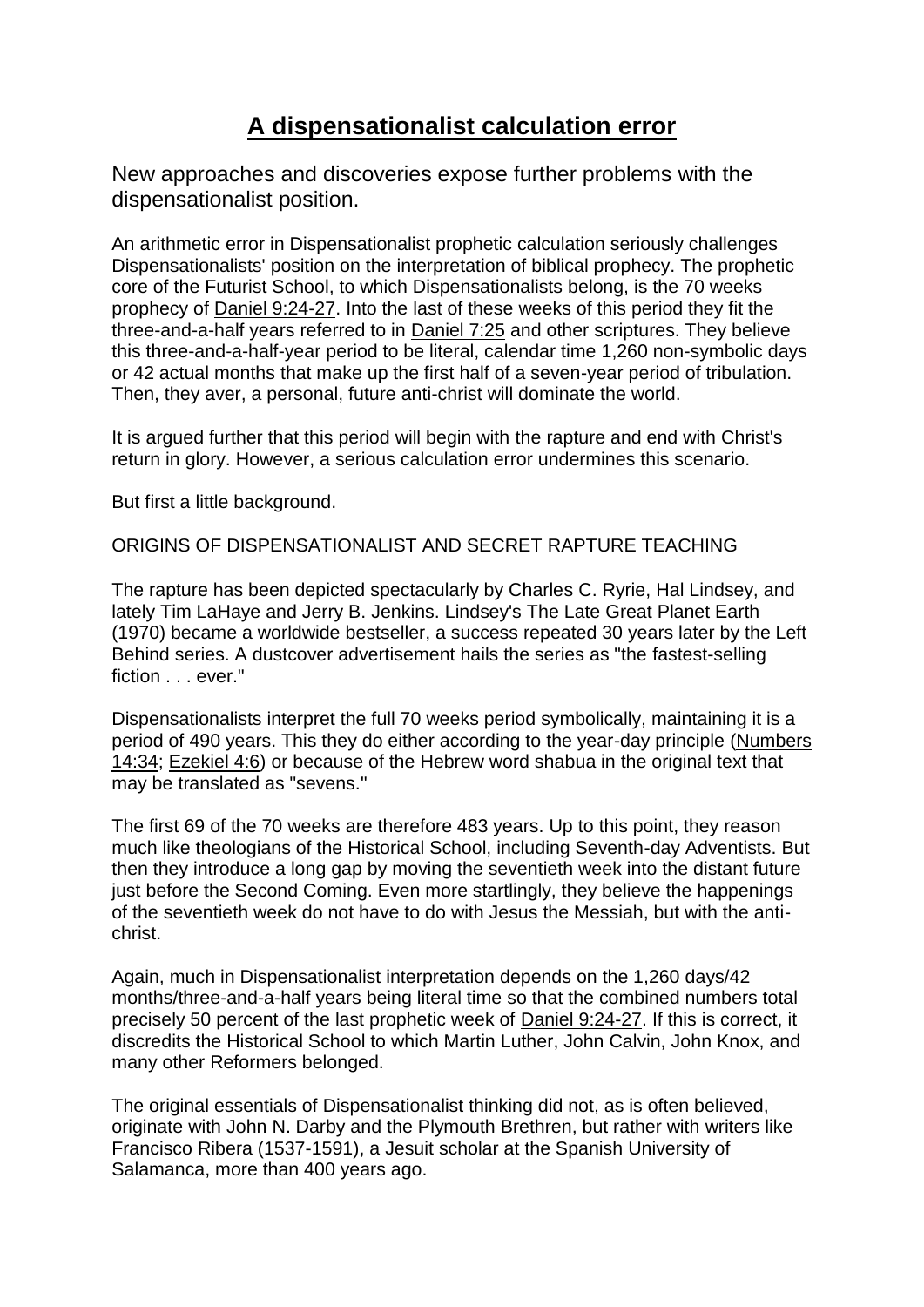Known as Futurism, his approach to prophecy was intended to refute the teachings of the sixteenth-century reformers and their antecedents, including medieval Catholics like Joachim of Floris (c. 1135- 1201), "the first to apply the year-day principle to the 1260 years."

Ribera reached back to the early church fathers, such as Irenaeus, bishop of Lyons (c. 130-c. 200), who also located the antichrist in a temple and believed that the three-and-a-half years were literal time. With this view, Irenaeus differed from Tertullian (c. 160-c. 240), his North African contemporary, who maintained that the entire 70 weeks were fulfilled by the First Advent.

Though sometimes at loggerheads with the pope, Irenaeus also furthered the Latin interpretation by teaching that the church should rely more heavily on tradition and that all Christians should be guided in their thinking by the bishops.

At first, for two centuries, Protestants dismissed or ignored Ribera's Futurism. Later it began to appear in their theology in the works of Anglican scholars such as Samuel R. Maitland (1792-1866), his disciple James H. Todd (1805-1869), and others who followed.

Todd emphatically denied that the papacy was the antichrist or that Catholicism was a flawed religion. He (and through him both Maitland and Ribera) had a substantial influence, not only on Dispensationalists but also on the thinking of John Henry Newman (1801-1890) and Henry Edward Manning (1808-1892). These were prominent members of the Oxford movement who, shortly after the mid-1840s, along with other Anglican priests, converted to the Roman Catholic Church.

Newman and Manning, who eventually became Cardinals, saw Protestantism to be a fulfilment of Daniel's prophecies. That is, they saw Protestant faith to be an instalment or forerunner of the abomination that makes the Catholic sanctuary service desolate.

To them, the continual sacrifice taken away was the sacrifice of the Mass, which Protestants reject. Manning, who headed the Catholic Church in England, was particularly emphatic on this point.

Again, it was the influence of Futurist presuppositions that played a major part in convincing these and others of the truth of the Catholic position.

The intellectual basis for these developments began with Samuel R. Maitland early in the nineteenth century. His first and key publication on prophecy was a 72-page pamphlet: An Enquiry into the Grounds on which the Prophetic Period of Daniel and St. John Has been Supposed to Consist of 1260 Years (1826).

Its mainstay was a major denial, on page 2, of the year-day principle. This is what he wrote: "After much consideration, I feel convinced that, 'the time, times, and dividing of time;' Daniel 7:25: 'Time, times, and a half;' Daniel 12:7: 'Time, times, and half a time;' Revelation 12:14: 'Forty and two months;' Revelation 11:2 [sic] B 13:5: 'the thousand two hundred and threescore days;' Revelation 11:3: are not mystical phrases relating to a period of 1260 years; but, according to their plain meaning,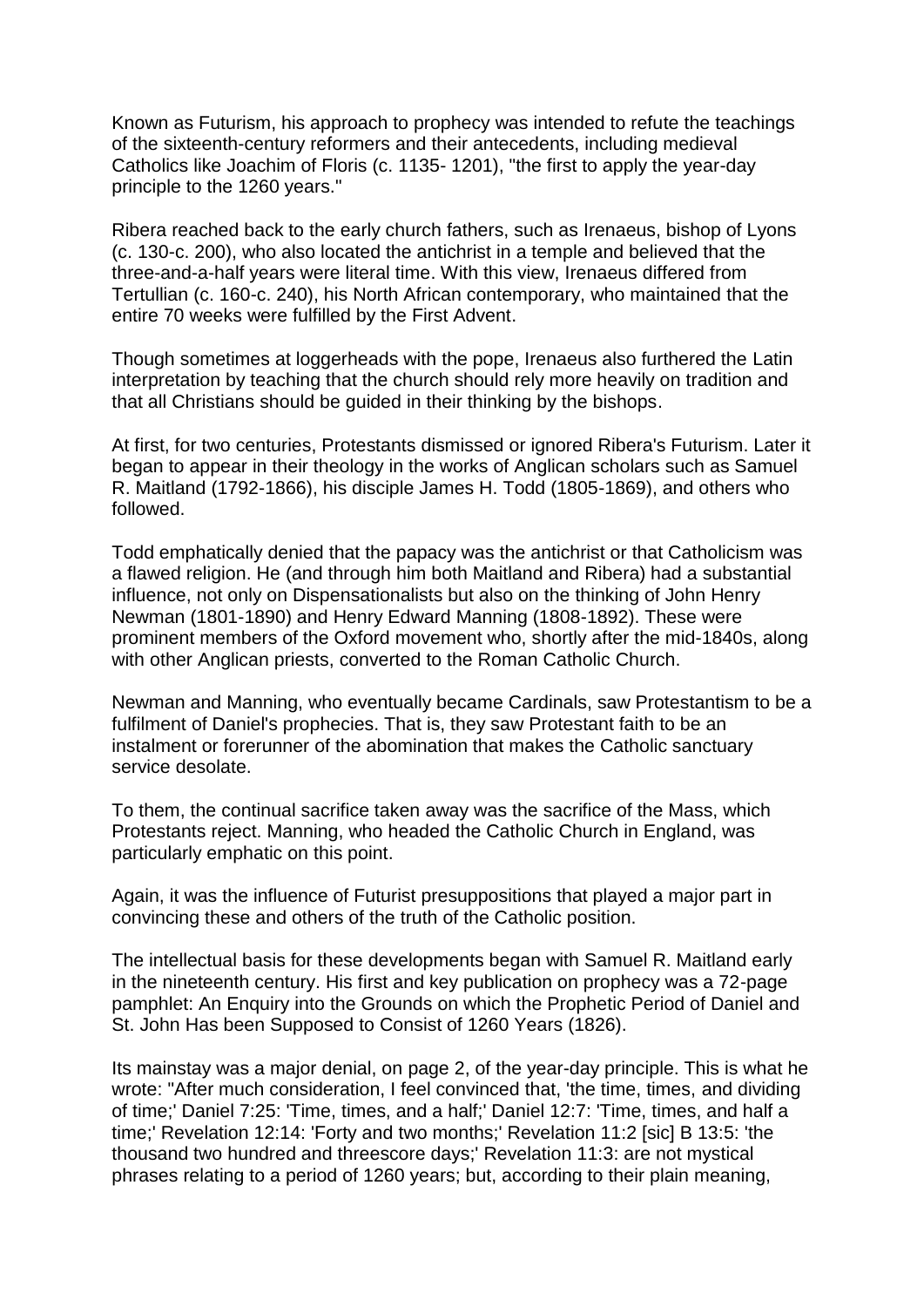denote a period of 1260 natural [literal] days." We will see, however, that this is impossible.

Maitland refers to six of the seven scriptural passages that mention this period, omitting only [Revelation](https://biblia.com/bible/esv/Rev%2012.6) 12:6. In chapter 23 of my book, Christ and Antichrist in Prophecy and History, I deal with them synoptically as "the Sevenfold Prophecy and the Year-Day Principle." How readers understand the three-and-a-half years/42 months/1,260 days is crucial to prophetic interpretation. This is true for adherents of the Historical School, Dispensationalists, and the Roman Church.

In equating the antichrist's 42 months referred to in [Revelation](https://biblia.com/bible/esv/Rev%2013.5) 13:5 with the threeand-a-half years that make up half of the week described in [Daniel](https://biblia.com/bible/esv/Dan%207.25) 7:25, Dispensationalists rely on the literalized calculations made by Maitland.

The entire Dispensationalist endtime scenario depends heavily on these calculations: the idea that the Tribulation will last for seven years (from the rapture to Christ's return in glory), the denial that the papacy is the antichrist, and the notorious Gap theory. This interpretation has far reaching implications. Millions could be confused and even lost as they await the rapture thinking, "When my Christian friends disappear, I will have a second chance of seven more years to prepare before the end!"

## FUTURISM

Futurism also blinds the world to the perils posed by the real antichrist, who is not a bogeyman of the future but an entity that is already active in the world.

But, alas, there will be no rapture, only a single Second Advent, to burst upon a startled planet, like lightning that illuminates the sky [\(Matthew](https://biblia.com/bible/esv/Matt.%2024.27) 24:27). Jesus and countless radiant angels will descend with a shout and trumpet blasts to announce the day of salvation and doom, invading the atmosphere with unimaginable splendor [\(Matthew](https://biblia.com/bible/esv/Matt.%2016.27) 16:27; Luke [21:27;](https://biblia.com/bible/esv/Luke%2021.27) 1 [Thessalonians](https://biblia.com/bible/esv/1%20Thess.%204.16-18) 4:16-18). Every eye will see Him, and the nations of the lost will wail because of Him [\(Matthews](https://biblia.com/bible/esv/Matt.%2024.30) 24:30; [Revelation](https://biblia.com/bible/esv/Rev.%201.7) 1:7); for it is suddenly too late to accept Him as their Saviour. They call to the rocks and mountains to fall upon them and hide them from His face [\(Revelation](https://biblia.com/bible/esv/Rev.%206.14-17) 6:14-17).

#### THE GAP THEORY

The Gap theory is inherently and deeply flawed, for it defies all known laws of arithmetic and common sense, as well as what the Bible teaches.

Miles Beardsley Johnson says: "As a result of the rejection of Christ and His crucifixion, Israel's clock stopped and the Mystery of Grace, the church, was introduced. Israel, like a train, was taken off the main line and shunted into a sidetrack where she has remained for 1900 years. Her steam is up again; her bell is ringing; she is poised, ready to complete her run. Since the period of the church is signless and timeless, these past 1900 years are a 'time-out' period as in football and basketball."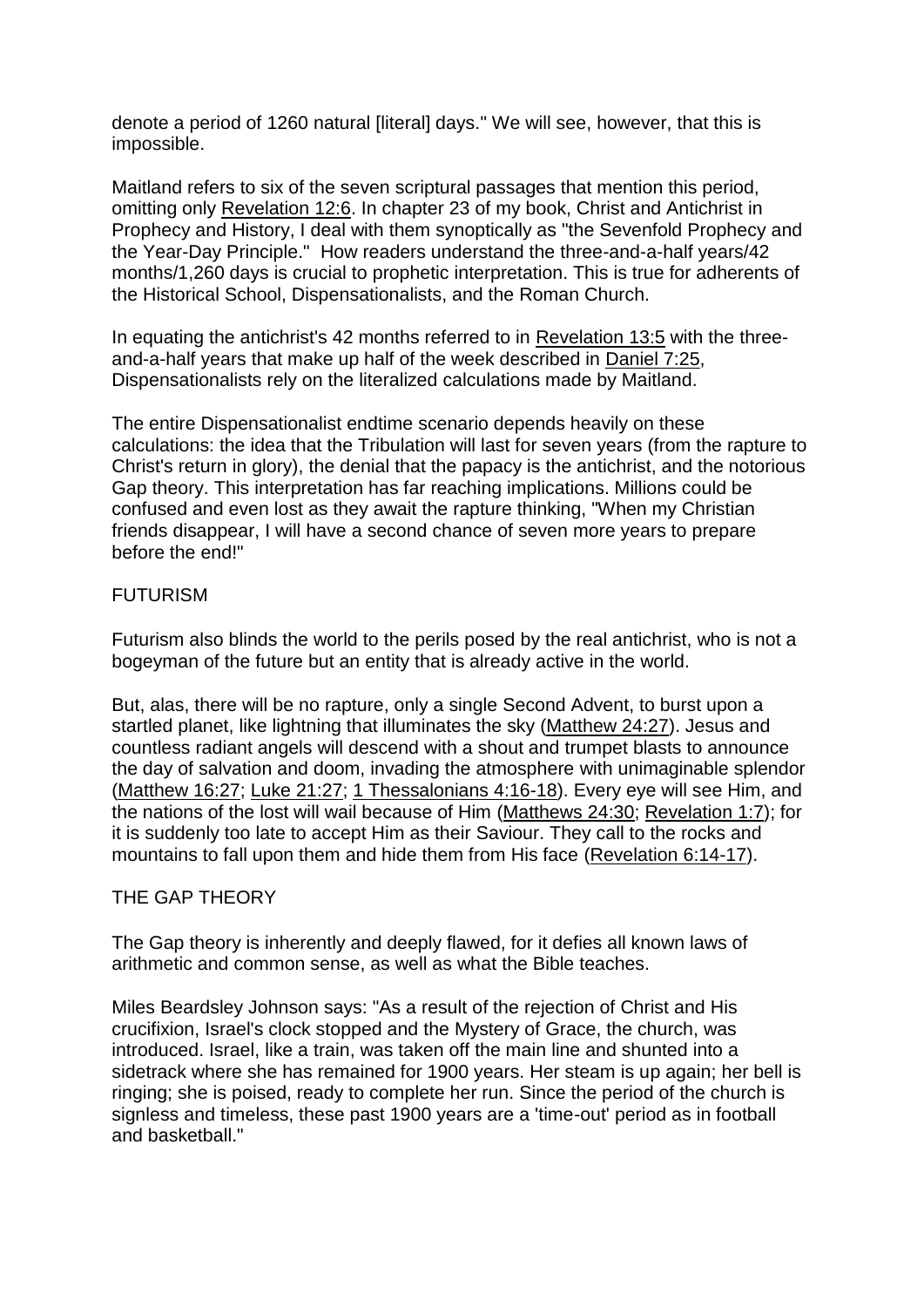Such language is certainly picturesque and, for certain minds, beguiling. The Lord's great time prophecies are not really a train or a football game. There is nothing in any of them, and especially not in Daniel [9:24-27,](https://biblia.com/bible/esv/Dan%209.24-27) to suggest the kind of gap proposed in this theory. God thinks and expresses Himself clearly, coherently, without theological double talk.

Suppose a friend invites our family to visit him for a week. We go to his house, but then at the breakfast table on the sixth day we announce that the seventh day of our visit will occur a year into the future. For this reason, we shall in the meantime just linger around in his home and on his property. That would be foolish.

No, when the Lord's messenger said to Daniel, "Seventy weeks are determined upon thy people and upon thy holy city" [\(Daniel](https://biblia.com/bible/esv/Dan.%209.24) 9:24), he had been sent specifically to explain, not obscure, the prophecy. Obviously he meant exactly 490 consecutive years, not 2,490 years or more.

If God had wished to put the Jewish nation on hold for two millennia, he would have said so quite clearly, for "'the Lord God does nothing, without revealing his secret to his servants the prophets'" [\(Amos](https://biblia.com/bible/esv/Amos%203.7) 3:7). But the fact is that after A.D. 34 He would no longer work in the same way through the His people Israel as in ages past, but through the Christian church consisting of converted Jews as well as Gentiles.

The period of the church, moreover, is not as Miles B. Johnson puts it "signless and timeless"; for the Bible does mention specific signs, as in [Matthew](https://biblia.com/bible/esv/Matt%2024.30) 24:30 and [Luke](https://biblia.com/bible/esv/Luke%2021.25) [21:25.](https://biblia.com/bible/esv/Luke%2021.25) It also deals with many time periods of varying length, including the 1,260, 1,290, 1,335, and 2,300 years.

WHY THE GAP THEORY IS EMBRACED

If the Gap theory is so seriously flawed, why would thinking people insist on it?

It rationalizes the ancient error of Irenaeus and others like him, who believed that the Second Advent would take place in what was, for him, the near future. But Christ did not return within that period. So by the sixteenth century, when Ribera was pondering these matters, 1,400 years had passed and now almost 1,900 years have elapsed.

How should this be dealt with? The correct approach is simply to admit that early Catholics like Irenaeus were wrong, and that the root of their error was the failure to apply the year-day principle. To deny this fact, however, is to be stuck in a mental time warp, the viewpoint of about A.D. 200, creating a need for Jesuitical ingenuity which really seeks to explain away that vast expanse of centuries.

The Gap theory, then, is closely bound up with the idea that the three-and-a-half years/42 months/1,260 days are literal, calendar time. So for Dispensationalists much depends on Ribera's ideas and particularly Maitland's explicit denial of the year-day principle. Thus, if the argument that the 1,260 years are literal time that can be disposed of, the 1,260 prophetic days must be symbolic, rep resenting as many years.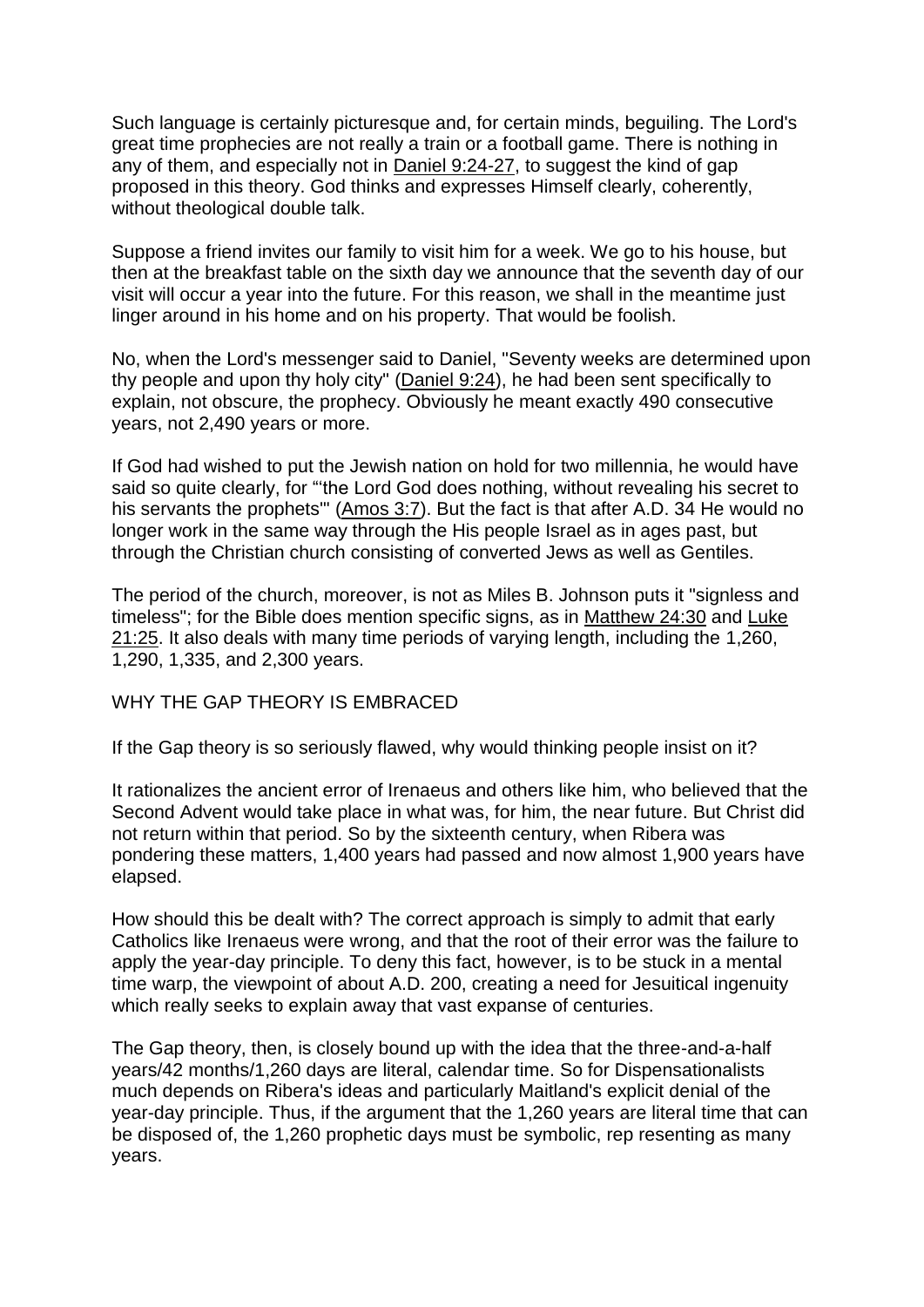# THE EIGHTEEN-DAY DISCREPANCY

Simply stated, the heart of the error the Dispensationalist error is that the three-anda-half years/42 months/1,260 days must be prophet ic and not literal time, because they are shorter than three-and-a-half years on the calendar.

How many days are there in a year? According to the calendar, it is 365 days, except in the case of leap years. The actual number is 365.2422 days. Calculating on this basis we have the following:  $365.2422 \times 3.5 = 1,278$  days; not 1,260 days. There is an 18-day discrepancy!

This being true, the Dispensationalist computation also does not constitute 42 months of literal time but somewhat less than 41-and-a-half months. Therefore the 1,260 days cannot be part of the seven-year tribulation that Dispensationalist theology insists on. Further, they therefore can have nothing to do with the 70 weeks of Daniel [9:24-27.](https://biblia.com/bible/esv/Dan%209.24-27)

Interpreters of the Historical School do not run into this problem; their calculation is different:  $360 \times 3.5$  (or  $42 \times 30$ ) = 1,260. These, however, can obviously not be natural time units. An ordinary year does not contain 360 days, nor are all months made up of 30 days not even in the lunar calendar used by ancient Israel. If such a year is arithmetically impossible in a literal sense, it must be a symbolic entity. It can therefore be reasonably based on the year-day equivalence explained in [Numbers](https://biblia.com/bible/esv/Num%2014.34) [14:34](https://biblia.com/bible/esv/Num%2014.34) and [Ezekiel](https://biblia.com/bible/esv/Ezek%204.6) 4:6.

The literalism of Ribera (together with Irenaeus), Maitland, and the Dispensationalists is also discredited by the fact that the medieval papacy has already to an astonishing extent fulfilled the 1,260 prophetic days as years in real time between 538 and 1798. But for many adherents of Futurism and Dispensationalism, such argumentation is too indirect. Laying bare their fuzzy math with its faulty arithmetic is quicker and more to the point. It is an axe that cuts such an eschatology off at its roots.

THE IMPORTANCE AND PRECISION OF THE 1,260-DAY PERIOD

The 1,260-day time period seems to be particularly important because the Bible mentions it seven times and in different ways. We may have wondered why the Lord did not, to keep it simple, refer in every case to three-and-a-half years. Why did He in some verses also speak of days or months?

He may have first equated 1,260 days with 42 months and three-and-a-half years (as in [Revelation](https://biblia.com/bible/esv/Rev.%2011.%202) 11: 2, [3](https://biblia.com/bible/esv/Rev%2011.3) and [Revelation](https://biblia.com/bible/esv/Rev.%2012.6) 12:6, [14\)](https://biblia.com/bible/esv/Rev%2012.14) to ensure that we would understand this to be an exact, specific period not the approximation that the seventeenthcentury Jesuit tried to pass off to his readers.

Second, God may also have wanted us to compare these figures and notice that they cannot be literal time, as some expositors would one day assert. The biblical 1,260-day period makes prophetic sense only on the basis of the year-day principle.